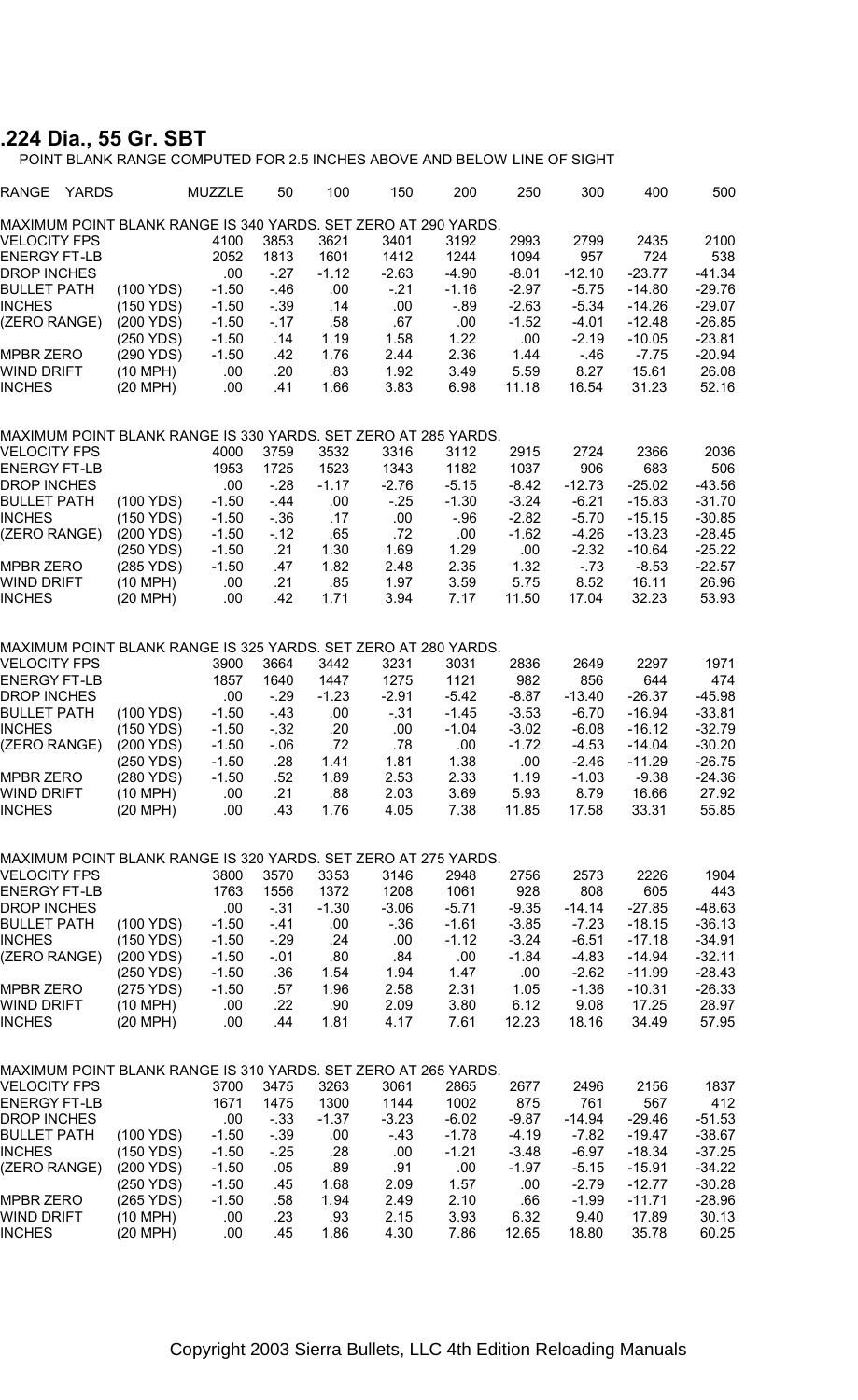| MAXIMUM POINT BLANK RANGE IS 305 YARDS. SET ZERO AT 260 YARDS. |                     |               |       |         |         |         |          |          |          |          |
|----------------------------------------------------------------|---------------------|---------------|-------|---------|---------|---------|----------|----------|----------|----------|
| VELOCITY FPS                                                   |                     | 3600          | 3381  | 3173    | 2974    | 2781    | 2596     | 2419     | 2085     | 1770     |
| <b>ENERGY FT-LB</b>                                            |                     | 1582          | 1395  | 1229    | 1080    | 944     | 823      | 714      | 530      | 382      |
|                                                                |                     |               |       |         |         |         |          |          |          |          |
| DROP INCHES                                                    |                     | .00           | - 34  | $-1.45$ | $-3.42$ | $-6.37$ | $-10.44$ | $-15.81$ | $-31.23$ | $-54.72$ |
| <b>BULLET PATH</b>                                             | (100 YDS)           | $-1.50$       | $-37$ | .00     | $-49$   | $-1.97$ | $-4.57$  | $-8.46$  | $-20.93$ | $-41.47$ |
| INCHES                                                         | (150 YDS)           | $-1.50$       | - 21  | .33     | .00     | $-1.31$ | $-3.75$  | $-7.47$  | -19.61   | $-39.83$ |
| (ZERO RANGE)                                                   | (200 YDS)           | $-1.50$       | .12   | .98     | .98     | .00     | $-2.11$  | $-5.50$  | -16.99   | $-36.55$ |
|                                                                | (250 YDS)           | $-1.50$       | .54   | 1.83    | 2.25    | 1.69    | .00      | $-2.98$  | $-13.62$ | $-32.33$ |
|                                                                |                     |               |       |         |         |         |          |          |          |          |
| MPBR ZERO                                                      | (260 YDS)           | $-1.50$       | .64   | 2.01    | 2.53    | 2.06    | .47      | $-2.41$  | $-12.87$ | $-31.40$ |
| WIND DRIFT                                                     | (10 MPH)            | .00           | .23   | .96     | 2.22    | 4.07    | 6.55     | 9.75     | 18.60    | 31.40    |
| INCHES                                                         | (20 MPH)            | .00           | .47   | 1.92    | 4.44    | 8.13    | 13.11    | 19.51    | 37.19    | 62.79    |
|                                                                |                     |               |       |         |         |         |          |          |          |          |
|                                                                |                     |               |       |         |         |         |          |          |          |          |
| <b>YARDS</b><br>RANGE                                          |                     | <b>MUZZLE</b> | 50    | 100     | 150     | 200     | 250      | 300      | 400      | 500      |
|                                                                |                     |               |       |         |         |         |          |          |          |          |
| MAXIMUM POINT BLANK RANGE IS 295 YARDS. SET ZERO AT 255 YARDS. |                     |               |       |         |         |         |          |          |          |          |
| VELOCITY FPS                                                   |                     | 3500          | 3286  | 3083    | 2886    | 2697    | 2516     | 2341     | 2013     | 1704     |
| <b>ENERGY FT-LB</b>                                            |                     | 1495          | 1318  | 1160    | 1017    | 888     | 773      | 669      | 495      | 354      |
| DROP INCHES                                                    |                     | .00           | - 36  | $-1.53$ | $-3.62$ | $-6.75$ | $-11.07$ | $-16.77$ | -33.17   | $-58.24$ |
| <b>BULLET PATH</b>                                             | (100 YDS)           | $-1.50$       | $-35$ | .00     | $-57$   | $-2.18$ | $-4.98$  | $-9.16$  | $-22.53$ | $-44.57$ |
| <b>INCHES</b>                                                  | (150 YDS)           | $-1.50$       | - 16  | .38     | .00     | $-1.42$ | $-4.04$  | $-8.03$  | $-21.02$ | $-42.68$ |
|                                                                |                     |               |       |         |         |         |          |          |          |          |
| (ZERO RANGE)                                                   | (200 YDS)           | $-1.50$       | .20   | 1.09    | 1.07    | .00     | $-2.26$  | $-5.90$  | -18.18   | $-39.13$ |
|                                                                | (250 YDS)           | $-1.50$       | .65   | 1.99    | 2.42    | 1.81    | .00      | $-3.18$  | -14.56   | $-34.60$ |
| MPBR ZERO                                                      | (255 YDS)           | $-1.50$       | .70   | 2.09    | 2.57    | 2.01    | .25      | $-2.88$  | $-14.16$ | $-34.11$ |
| WIND DRIFT                                                     | (10 MPH)            | .00           | .24   | .99     | 2.30    | 4.22    | 6.81     | 10.14    | 19.37    | 32.80    |
|                                                                |                     |               |       |         |         |         |          |          |          | 65.59    |
| INCHES                                                         | $(20 \text{ MPH})$  | .00           | .48   | 1.99    | 4.60    | 8.43    | 13.62    | 20.28    | 38.74    |          |
|                                                                |                     |               |       |         |         |         |          |          |          |          |
| MAXIMUM POINT BLANK RANGE IS 285 YARDS. SET ZERO AT 245 YARDS. |                     |               |       |         |         |         |          |          |          |          |
| VELOCITY FPS                                                   |                     | 3400          | 3191  | 2992    | 2798    | 2613    | 2434     | 2263     | 1939     | 1637     |
|                                                                |                     |               |       |         |         |         |          |          |          |          |
| ENERGY FT-LB                                                   |                     | 1411          | 1243  | 1093    | 956     | 833     | 723      | 625      | 459      | 327      |
| <b>DROP INCHES</b>                                             |                     | .00           | - 39  | $-1.63$ | $-3.84$ | $-7.16$ | $-11.76$ | $-17.82$ | -35.31   | $-62.14$ |
| BULLET PATH                                                    | (100 YDS)           | $-1.50$       | $-32$ | .00     | $-65$   | $-2.41$ | $-5.44$  | $-9.94$  | $-24.31$ | $-48.01$ |
| INCHES                                                         | (150 YDS)           | $-1.50$       | -.11  | .43     | .00     | $-1.54$ | $-4.36$  | $-8.64$  | $-22.58$ | $-45.85$ |
| (ZERO RANGE)                                                   | $(200 \text{ YDS})$ | $-1.50$       | .28   | 1.20    | 1.16    | .00     | $-2.43$  | $-6.33$  | $-19.49$ | $-41.99$ |
|                                                                |                     |               |       |         |         |         |          |          |          |          |
|                                                                | (250 YDS)           | $-1.50$       | .76   | 2.18    | 2.62    | 1.94    | .00      | $-3.41$  | $-15.60$ | $-37.13$ |
| MPBR ZERO                                                      | (245 YDS)           | $-1.50$       | .71   | 2.07    | 2.46    | 1.73    | $-26$    | $-3.73$  | -16.02   | $-37.66$ |
| WIND DRIFT                                                     | (10 MPH)            | .00           | .25   | 1.03    | 2.39    | 4.39    | 7.09     | 10.57    | 20.23    | 34.33    |
| INCHES                                                         | $(20 \text{ MPH})$  | .00           | .50   | 2.06    | 4.78    | 8.77    | 14.18    | 21.14    | 40.45    | 68.67    |
|                                                                |                     |               |       |         |         |         |          |          |          |          |
|                                                                |                     |               |       |         |         |         |          |          |          |          |
| MAXIMUM POINT BLANK RANGE IS 280 YARDS. SET ZERO AT 240 YARDS. |                     |               |       |         |         |         |          |          |          |          |
| VELOCITY FPS                                                   |                     | 3300          | 3096  | 2899    | 2709    | 2527    | 2353     | 2185     | 1865     | 1572     |
| ENERGY FT-LB                                                   |                     | 1329          | 1170  | 1026    | 896     | 780     | 676      | 583      | 424      | 301      |
| DROP INCHES                                                    |                     | .00           | - 41  | $-1.73$ | $-4.08$ | $-7.62$ | $-12.51$ | $-18.98$ | $-37.69$ | $-66.48$ |
| BULLET PATH                                                    | (100 YDS)           | $-1.50$       | $-30$ | .00     | $-74$   | $-2.66$ | $-5.94$  | $-10.80$ | $-26.27$ | $-51.84$ |
|                                                                |                     |               |       |         |         |         |          |          |          |          |
| INCHES                                                         | (150 YDS)           | $-1.50$       | -.05  | .49     | .00     | $-1.68$ | $-4.71$  | $-9.32$  | $-24.31$ | $-49.38$ |
| (ZERO RANGE)                                                   | (200 YDS)           | $-1.50$       | .37   | 1.33    | 1.26    | .00     | $-2.62$  | $-6.81$  | -20.95   | $-45.19$ |
|                                                                | (250 YDS)           | $-1.50$       | .89   | 2.38    | 2.83    | 2.09    | .00      | -3.67    | -16.76   | -39.96   |
| <b>MPBR ZERO</b>                                               | (240 YDS)           | $-1.50$       | .78   | 2.15    | 2.49    | 1.65    | $-56$    | $-4.34$  | -17.66   | -41.08   |
|                                                                | (10 MPH)            |               | .26   | 1.07    | 2.49    | 4.58    |          | 11.04    | 21.18    | 36.04    |
| WIND DRIFT                                                     |                     | .00           |       |         |         |         | 7.40     |          |          |          |
| INCHES                                                         | (20 MPH)            | .00           | .52   | 2.14    | 4.98    | 9.15    | 14.80    | 22.09    | 42.36    | 72.07    |
|                                                                |                     |               |       |         |         |         |          |          |          |          |
| MAXIMUM POINT BLANK RANGE IS 275 YARDS. SET ZERO AT 235 YARDS. |                     |               |       |         |         |         |          |          |          |          |
|                                                                |                     |               |       |         |         |         |          |          |          |          |
| VELOCITY FPS                                                   |                     | 3200          | 3000  | 2806    | 2620    | 2442    | 2270     | 2106     | 1790     | 1507     |
| ENERGY FT-LB                                                   |                     | 1250          | 1099  | 961     | 838     | 728     | 629      | 541      | 391      | 277      |
| <b>DROP INCHES</b>                                             |                     | .00.          | - 44  | $-1.84$ | $-4.35$ | $-8.12$ | $-13.35$ | $-20.27$ | $-40.32$ | $-71.33$ |
| <b>BULLET PATH</b>                                             | (100 YDS)           | $-1.50$       | - 27  | .00     | -.84    | $-2.94$ | $-6.50$  | $-11.75$ | $-28.46$ | $-56.13$ |
|                                                                |                     |               |       |         |         |         |          |          |          |          |
| INCHES                                                         | (150 YDS)           | $-1.50$       | .01   | .56     | .00     | $-1.82$ | $-5.11$  | $-10.07$ | -26.23   | $-53.34$ |
| (ZERO RANGE)                                                   | (200 YDS)           | $-1.50$       | .47   | 1.47    | 1.37    | .00     | $-2.83$  | $-7.34$  | $-22.58$ | $-48.78$ |
|                                                                | (250 YDS)           | $-1.50$       | 1.03  | 2.60    | 3.06    | 2.26    | .00      | $-3.95$  | $-18.06$ | $-43.13$ |
| <b>MPBR ZERO</b>                                               | (235 YDS)           | $-1.50$       | .85   | 2.24    | 2.52    | 1.54    | $-90$    | $-5.03$  | $-19.50$ | -44.92   |
| WIND DRIFT                                                     | (10 MPH)            | .00           | .27   | 1.12    | 2.60    | 4.79    | 7.75     | 11.57    | 22.24    | 37.91    |
|                                                                |                     | .00           | .54   |         |         |         |          |          |          |          |
| INCHES                                                         | (20 MPH)            |               |       | 2.23    | 5.20    | 9.57    | 15.49    | 23.13    | 44.48    | 75.82    |
|                                                                |                     |               |       |         |         |         |          |          |          |          |
| MAXIMUM POINT BLANK RANGE IS 265 YARDS. SET ZERO AT 225 YARDS. |                     |               |       |         |         |         |          |          |          |          |
| <b>VELOCITY FPS</b>                                            |                     | 3100          | 2903  | 2713    | 2531    | 2356    | 2188     | 2027     | 1716     | 1444     |
|                                                                |                     |               |       |         |         |         |          |          |          |          |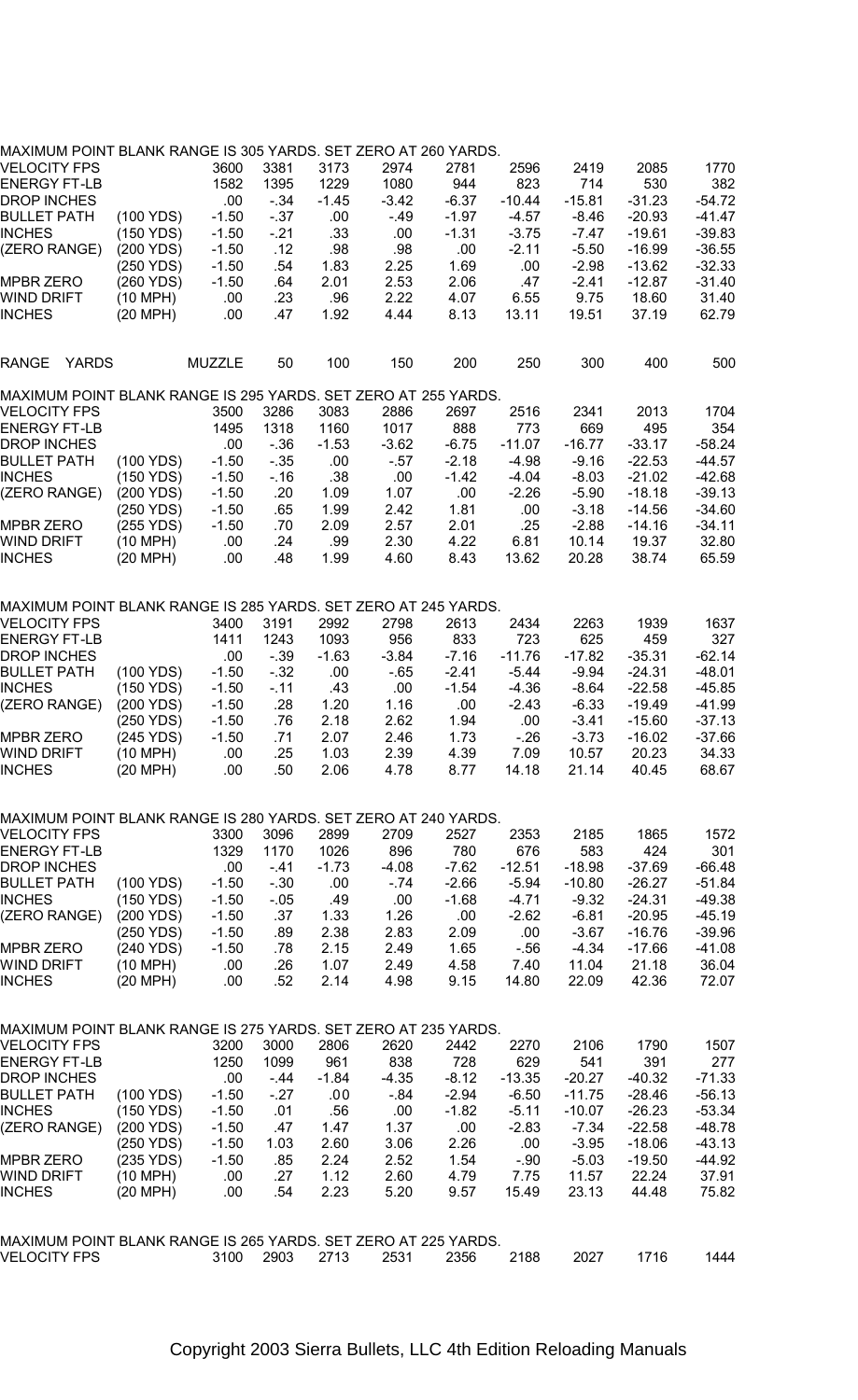| ENERGY FT-LB<br>DROP INCHES<br>BULLET PATH<br>INCHES<br>(ZERO RANGE)<br>MPBR ZERO<br>WIND DRIFT | (100 YDS)<br>(150 YDS)<br>(200 YDS)<br>(250 YDS)<br>(225 YDS)<br>(10 MPH) | 1173<br>.00<br>$-1.50$<br>$-1.50$<br>$-1.50$<br>$-1.50$<br>$-1.50$<br>.00 | 1029<br>$-47$<br>$-23$<br>.08<br>.58<br>1.19<br>.87<br>.28 | 899<br>$-1.96$<br>.00<br>.63<br>1.63<br>2.85<br>2.21<br>1.17 | 782<br>-4.64<br>$-.95$<br>.00.<br>1.49<br>3.33<br>2.37<br>2.73 | 678<br>$-8.68$<br>$-3.25$<br>$-1.99$<br>.00<br>2.45<br>1.17<br>5.02 | 584<br>$-14.28$<br>$-7.12$<br>$-5.54$<br>$-3.06$<br>.00<br>$-1.59$<br>8.13 | 501<br>$-21.70$<br>-12.81<br>$-10.91$<br>-7.93<br>$-4.26$<br>$-6.17$<br>12.15 | 359<br>-43.27<br>$-30.91$<br>$-28.39$<br>-24.41<br>$-19.52$<br>$-22.07$<br>23.43 | 254<br>-76.75<br>$-60.94$<br>$-57.78$<br>$-52.81$<br>$-46.69$<br>$-49.88$<br>39.97 |
|-------------------------------------------------------------------------------------------------|---------------------------------------------------------------------------|---------------------------------------------------------------------------|------------------------------------------------------------|--------------------------------------------------------------|----------------------------------------------------------------|---------------------------------------------------------------------|----------------------------------------------------------------------------|-------------------------------------------------------------------------------|----------------------------------------------------------------------------------|------------------------------------------------------------------------------------|
| INCHES<br>MAXIMUM POINT BLANK RANGE IS 260 YARDS. SET ZERO AT 220 YARDS.                        | (20 MPH)                                                                  | .00                                                                       | .57                                                        | 2.35                                                         | 5.46                                                           | 10.05                                                               | 16.26                                                                      | 24.30                                                                         | 46.85                                                                            | 79.93                                                                              |
| VELOCITY FPS                                                                                    |                                                                           | 3000                                                                      | 2805                                                       | 2620                                                         | 2441                                                           | 2270                                                                | 2105                                                                       | 1945                                                                          | 1643                                                                             | 1383                                                                               |
| ENERGY FT-LB                                                                                    |                                                                           | 1098                                                                      | 961                                                        | 838                                                          | 727                                                            | 629                                                                 | 541                                                                        | 462                                                                           | 329                                                                              | 233                                                                                |
| DROP INCHES                                                                                     |                                                                           | .00                                                                       | -.50                                                       | $-2.10$                                                      | -4.97                                                          | $-9.30$                                                             | $-15.31$                                                                   | $-23.29$                                                                      | $-46.57$                                                                         | $-82.84$                                                                           |
| BULLET PATH                                                                                     | (100 YDS)                                                                 | $-1.50$                                                                   | $-20$                                                      | .00                                                          | $-1.07$                                                        | $-3.60$                                                             | $-7.81$                                                                    | $-13.99$                                                                      | $-33.66$                                                                         | $-66.34$                                                                           |
| INCHES                                                                                          | $(150 \text{ YDS})$                                                       | $-1.50$                                                                   | .16                                                        | .71                                                          | .00                                                            | $-2.17$                                                             | $-6.03$                                                                    | $-11.85$                                                                      | $-30.81$                                                                         | -62.78                                                                             |
| (ZERO RANGE)                                                                                    | (200 YDS)                                                                 | $-1.50$                                                                   | .70                                                        | 1.80                                                         | 1.63                                                           | .00                                                                 | $-3.32$                                                                    | $-8.60$                                                                       | -26.47                                                                           | $-57.35$                                                                           |
|                                                                                                 | (250 YDS)                                                                 | $-1.50$                                                                   | 1.36                                                       | 3.13                                                         | 3.62                                                           | 2.65                                                                | .00                                                                        | -4.62                                                                         | $-21.16$                                                                         | $-50.72$                                                                           |
| MPBR ZERO                                                                                       | (220 YDS)                                                                 | $-1.50$                                                                   | .95                                                        | 2.30                                                         | 2.39                                                           | 1.01                                                                | $-2.06$                                                                    | $-7.08$                                                                       | -24.45                                                                           | $-54.83$                                                                           |
| WIND DRIFT                                                                                      | (10 MPH)                                                                  | .00                                                                       | .30                                                        | 1.24                                                         | 2.88                                                           | 5.29                                                                | 8.56                                                                       | 12.80                                                                         | 24.75                                                                            | 42.22                                                                              |
| <b>INCHES</b>                                                                                   | (20 MPH)                                                                  | .00                                                                       | .60                                                        | 2.47                                                         | 5.75                                                           | 10.58                                                               | 17.13                                                                      | 25.60                                                                         | 49.49                                                                            | 84.45                                                                              |
| <b>YARDS</b><br>RANGE                                                                           |                                                                           | <b>MUZZLE</b>                                                             | 50                                                         | 100                                                          | 150                                                            | 200                                                                 | 250                                                                        | 300                                                                           | 400                                                                              | 500                                                                                |
| MAXIMUM POINT BLANK RANGE IS 250 YARDS. SET ZERO AT 215 YARDS.                                  |                                                                           |                                                                           |                                                            |                                                              |                                                                |                                                                     |                                                                            |                                                                               |                                                                                  |                                                                                    |
| <b>VELOCITY FPS</b>                                                                             |                                                                           | 2900                                                                      | 2710                                                       | 2528                                                         | 2353                                                           | 2185                                                                | 2024                                                                       | 1865                                                                          | 1572                                                                             | 1325                                                                               |
| <b>ENERGY FT-LB</b>                                                                             |                                                                           | 1026                                                                      | 896                                                        | 780                                                          | 676                                                            | 583                                                                 | 500                                                                        | 424                                                                           | 301                                                                              | 214                                                                                |
| DROP INCHES<br>BULLET PATH                                                                      | (100 YDS)                                                                 | .00<br>$-1.50$                                                            | - 53<br>- 16                                               | $-2.25$<br>.00                                               | $-5.33$<br>$-1.20$                                             | $-9.98$<br>$-3.98$                                                  | $-16.45$<br>$-8.57$                                                        | -25.04<br>-15.29                                                              | $-50.20$<br>$-36.69$                                                             | $-89.55$<br>$-72.30$                                                               |
| INCHES                                                                                          | (150 YDS)                                                                 | $-1.50$                                                                   | .24                                                        | .80                                                          | .00                                                            | $-2.37$                                                             | $-6.57$                                                                    | $-12.88$                                                                      | $-33.49$                                                                         | $-68.29$                                                                           |
| (ZERO RANGE)                                                                                    | (200 YDS)                                                                 | $-1.50$                                                                   | .84                                                        | 1.99                                                         | 1.78                                                           | .00                                                                 | $-3.60$                                                                    | $-9.33$                                                                       | $-28.74$                                                                         | $-62.36$                                                                           |
|                                                                                                 | (250 YDS)                                                                 | $-1.50$                                                                   | 1.56                                                       | 3.43                                                         | 3.94                                                           | 2.88                                                                | .00                                                                        | $-5.01$                                                                       | $-22.98$                                                                         | $-55.16$                                                                           |
| MPBR ZERO                                                                                       | (215 YDS)                                                                 | $-1.50$                                                                   | 1.04                                                       | 2.40                                                         | 2.39                                                           | .82                                                                 | $-2.58$                                                                    | $-8.10$                                                                       | $-27.11$                                                                         | $-60.32$                                                                           |
| WIND DRIFT                                                                                      | (10 MPH)                                                                  | .00                                                                       | .31                                                        | 1.30                                                         | 3.02                                                           | 5.55                                                                | 9.00                                                                       | 13.48                                                                         | 26.12                                                                            | 44.56                                                                              |
| INCHES                                                                                          | (20 MPH)                                                                  | .00                                                                       | .63                                                        | 2.59                                                         | 6.03                                                           | 11.11                                                               | 18.00                                                                      | 26.96                                                                         | 52.25                                                                            | 89.13                                                                              |
| MAXIMUM POINT BLANK RANGE IS 240 YARDS. SET ZERO AT 205 YARDS.                                  |                                                                           |                                                                           |                                                            |                                                              |                                                                |                                                                     |                                                                            |                                                                               |                                                                                  |                                                                                    |
| <b>VELOCITY FPS</b>                                                                             |                                                                           | 2800                                                                      | 2614                                                       | 2436                                                         | 2265                                                           | 2100                                                                | 1941                                                                       | 1785                                                                          | 1502                                                                             | 1270                                                                               |
| ENERGY FT-LB                                                                                    |                                                                           | 957                                                                       | 834                                                        | 724                                                          | 626                                                            | 538                                                                 | 460                                                                        | 389                                                                           | 275                                                                              | 196                                                                                |
| DROP INCHES                                                                                     |                                                                           | .00                                                                       | - 57                                                       | $-2.42$                                                      | $-5.73$                                                        | $-10.73$                                                            | $-17.71$                                                                   | $-27.00$                                                                      | $-54.28$                                                                         | $-97.10$                                                                           |
| BULLET PATH                                                                                     | (100 YDS)                                                                 | $-1.50$                                                                   | - 11                                                       | .00                                                          | $-1.35$                                                        | $-4.40$                                                             | $-9.42$                                                                    | $-16.75$                                                                      | $-40.11$                                                                         | $-79.01$                                                                           |
| INCHES                                                                                          | (150 YDS)                                                                 | $-1.50$                                                                   | .34                                                        | .90                                                          | .00.                                                           | $-2.60$                                                             | $-7.17$                                                                    | -14.04                                                                        | $-36.51$                                                                         | $-74.50$                                                                           |
| (ZERO RANGE)                                                                                    | (200 YDS)                                                                 | $-1.50$                                                                   | .99                                                        | 2.20                                                         | 1.95                                                           | .00                                                                 | $-3.92$                                                                    | $-10.15$                                                                      | $-31.31$                                                                         | -68.01                                                                             |
|                                                                                                 | (250 YDS)                                                                 | $-1.50$                                                                   | 1.77                                                       | 3.77                                                         | 4.30                                                           | 3.14                                                                | .00                                                                        | $-5.45$                                                                       | $-25.04$                                                                         | -60.17                                                                             |
| MPBR ZERO                                                                                       | (205 YDS)                                                                 | $-1.50$                                                                   | 1.06                                                       | 2.34                                                         | 2.17                                                           | .29                                                                 | $-3.56$                                                                    | $-9.71$                                                                       | $-30.73$                                                                         | $-67.29$                                                                           |
| WIND DRIFT<br><b>INCHES</b>                                                                     | $(10 \text{ MPH})$<br>$(20$ MPH)                                          | .00<br>.00                                                                | .33<br>.66                                                 | 1.36<br>2.72                                                 | 3.17<br>6.34                                                   | 5.85<br>11.69                                                       | 9.49<br>18.98                                                              | 14.24<br>28.48                                                                | 27.65<br>55.30                                                                   | 47.10<br>94.19                                                                     |
|                                                                                                 |                                                                           |                                                                           |                                                            |                                                              |                                                                |                                                                     |                                                                            |                                                                               |                                                                                  |                                                                                    |
| MAXIMUM POINT BLANK RANGE IS 235 YARDS. SET ZERO AT 200 YARDS.                                  |                                                                           |                                                                           |                                                            |                                                              |                                                                |                                                                     |                                                                            |                                                                               |                                                                                  |                                                                                    |
| VELOCITY FPS                                                                                    |                                                                           | 2700                                                                      | 2518                                                       | 2344                                                         | 2176                                                           | 2015                                                                | 1856                                                                       | 1705                                                                          | 1435                                                                             | 1218                                                                               |
| ENERGY FT-LB                                                                                    |                                                                           | 890                                                                       | 774                                                        | 670                                                          | 578                                                            | 496                                                                 | 421                                                                        | 355                                                                           | 251                                                                              | 181                                                                                |
| DROP INCHES                                                                                     |                                                                           | .00                                                                       | $-62$                                                      | $-2.60$                                                      | $-6.17$                                                        | $-11.58$                                                            | $-19.13$                                                                   | $-29.21$                                                                      | $-58.89$                                                                         | $-105.60$                                                                          |
| BULLET PATH                                                                                     | (100 YDS)                                                                 | $-1.50$                                                                   | $-06$                                                      | .00                                                          | $-1.52$                                                        | -4.87                                                               | $-10.37$                                                                   | $-18.40$                                                                      | $-43.98$                                                                         | $-86.58$                                                                           |
| <b>INCHES</b>                                                                                   | (150 YDS)                                                                 | $-1.50$                                                                   | .44                                                        | 1.01                                                         | .00                                                            | $-2.85$                                                             | -7.84                                                                      | $-15.36$                                                                      | $-39.93$                                                                         | $-81.52$                                                                           |
| (ZERO RANGE)                                                                                    | (200 YDS)                                                                 | $-1.50$                                                                   | 1.15                                                       | 2.44                                                         | 2.14                                                           | .00                                                                 | $-4.28$                                                                    | $-11.08$                                                                      | $-34.23$                                                                         | $-74.40$                                                                           |
|                                                                                                 | (250 YDS)                                                                 | $-1.50$                                                                   | 2.01                                                       | 4.15                                                         | 4.70                                                           | 3.42                                                                | .00                                                                        | $-5.95$                                                                       | $-27.39$                                                                         | $-65.83$                                                                           |
| MPBR ZERO<br>WIND DRIFT                                                                         | (200 YDS)<br>$(10 \text{ MPH})$                                           | $-1.50$<br>.00                                                            | 1.15<br>.35                                                | 2.44<br>1.43                                                 | 2.14<br>3.35                                                   | .00<br>6.17                                                         | $-4.28$<br>10.04                                                           | $-11.08$<br>15.09                                                             | $-34.23$<br>29.32                                                                | -74.40<br>49.81                                                                    |
| INCHES                                                                                          | $(20 \text{ MPH})$                                                        | .00                                                                       | .69                                                        | 2.87                                                         | 6.69                                                           | 12.34                                                               | 20.08                                                                      | 30.19                                                                         | 58.64                                                                            | 99.61                                                                              |
| MAXIMUM POINT BLANK RANGE IS 225 YARDS. SET ZERO AT 190 YARDS.                                  |                                                                           |                                                                           |                                                            |                                                              |                                                                |                                                                     |                                                                            |                                                                               |                                                                                  |                                                                                    |
| VELOCITY FPS                                                                                    |                                                                           | 2600                                                                      | 2422                                                       | 2251                                                         | 2087                                                           | 1928                                                                | 1773                                                                       | 1627                                                                          | 1370                                                                             | 1170                                                                               |
| ENERGY FT-LB                                                                                    |                                                                           | 825                                                                       | 716                                                        | 619                                                          | 532                                                            | 454                                                                 | 383                                                                        | 323                                                                           | 229                                                                              | 167                                                                                |
| DROP INCHES                                                                                     |                                                                           | .00                                                                       | $-66$                                                      | $-2.81$                                                      | $-6.67$                                                        | $-12.53$                                                            | $-20.73$                                                                   | $-31.70$                                                                      | $-64.12$                                                                         | $-115.19$                                                                          |
| <b>BULLET PATH</b>                                                                              | (100 YDS)                                                                 | $-1.50$                                                                   | $-0.01$                                                    | .00                                                          | $-1.71$                                                        | $-5.41$                                                             | $-11.45$                                                                   | $-20.27$                                                                      | -48.38                                                                           | $-95.13$                                                                           |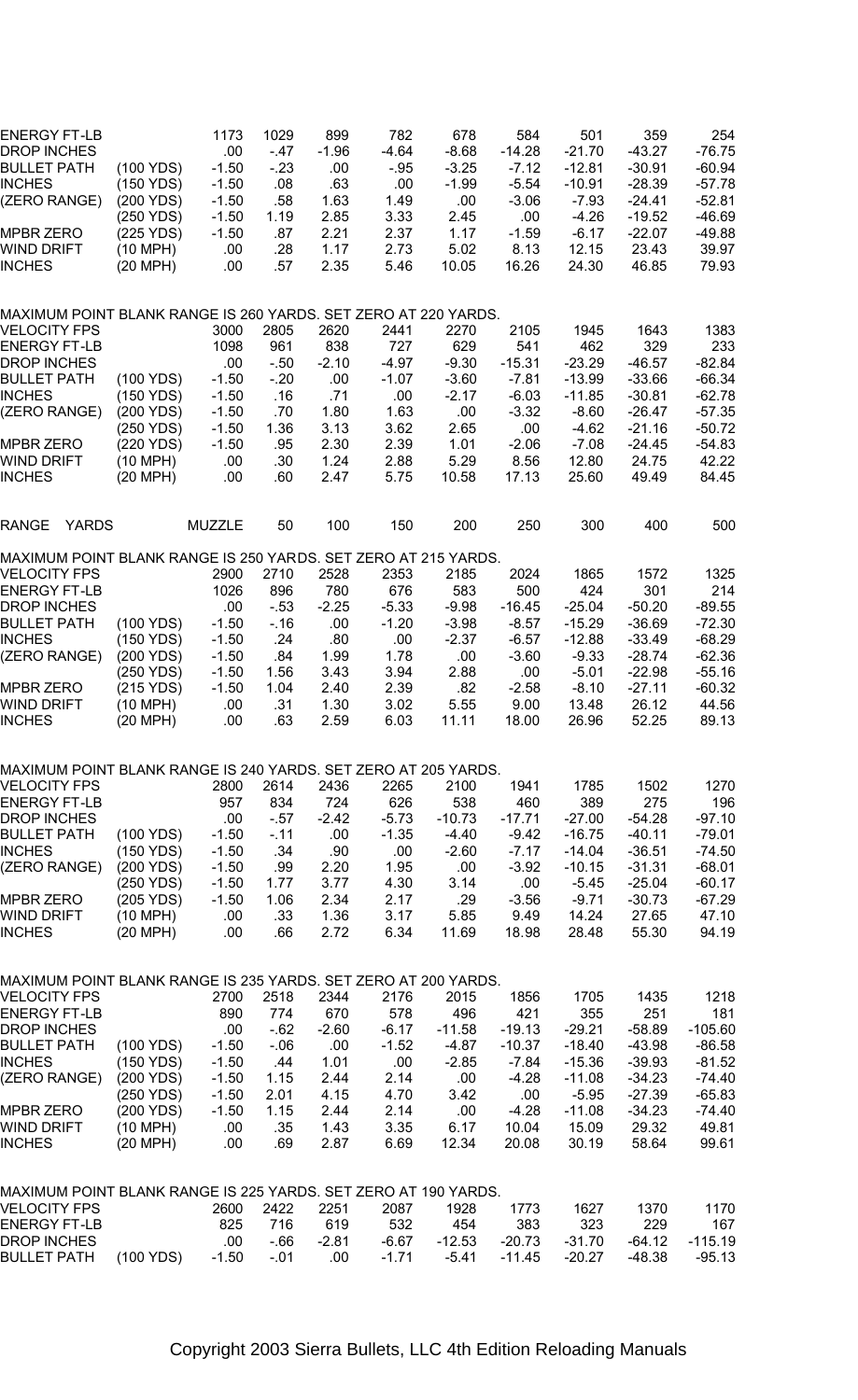| INCHES<br>(ZERO RANGE)                                                         | (150 YDS)<br>(200 YDS)             | $-1.50$<br>$-1.50$        | .56<br>1.34         | 1.14<br>2.70         | .00<br>2.35          | $-3.13$<br>.00        | -8.61<br>-4.69          | $-16.85$<br>$-12.15$         | -43.82<br>-37.56              | $-89.44$<br>$-81.61$          |
|--------------------------------------------------------------------------------|------------------------------------|---------------------------|---------------------|----------------------|----------------------|-----------------------|-------------------------|------------------------------|-------------------------------|-------------------------------|
| MPBR ZERO<br>WIND DRIFT                                                        | (250 YDS)<br>(190 YDS)<br>(10 MPH) | $-1.50$<br>$-1.50$<br>.00 | 2.28<br>1.17<br>.37 | 4.58<br>2.37<br>1.52 | 5.17<br>1.84<br>3.54 | 3.75<br>$-68$<br>6.54 | .00<br>$-5.54$<br>10.66 | $-6.52$<br>$-13.17$<br>16.05 | $-30.05$<br>$-38.92$<br>31.15 | $-72.22$<br>$-83.30$<br>52.68 |
| INCHES                                                                         | (20 MPH)                           | .00                       | .73                 | 3.03                 | 7.08                 | 13.07                 | 21.32                   | 32.10                        | 62.30                         | 105.35                        |
| MAXIMUM POINT BLANK RANGE IS 220 YARDS. SET ZERO AT 185 YARDS.<br>VELOCITY FPS |                                    | 2500                      | 2326                | 2159                 | 1999                 | 1840                  | 1690                    | 1550                         | 1307                          | 1127                          |
| <b>ENERGY FT-LB</b>                                                            |                                    | 763                       | 660                 | 569                  | 488                  | 413                   | 349                     | 293                          | 208                           | 155                           |
| DROP INCHES<br>BULLET PATH                                                     | (100 YDS)                          | .00<br>$-1.50$            | $-.72$<br>.05       | $-3.05$<br>.00       | $-7.24$<br>$-1.92$   | $-13.61$<br>$-6.02$   | $-22.55$<br>$-12.69$    | $-34.54$<br>$-22.40$         | $-70.07$<br>$-53.38$          | $-126.02$<br>$-104.78$        |
| <b>INCHES</b>                                                                  | (150 YDS)<br>(200 YDS)             | $-1.50$                   | .69                 | 1.28                 | .00                  | $-3.46$               | $-9.49$                 | $-18.56$<br>$-13.37$         | $-48.26$                      | $-98.39$                      |
| (ZERO RANGE)                                                                   | (250 YDS)                          | $-1.50$<br>$-1.50$        | 1.56<br>2.59        | 3.01<br>5.07         | 2.59<br>5.69         | .00.<br>4.13          | $-5.16$<br>.00          | $-7.18$                      | $-41.34$<br>$-33.08$          | $-89.74$<br>$-79.41$          |
| MPBR ZERO<br>WIND DRIFT                                                        | (185 YDS)<br>(10 MPH)              | $-1.50$<br>.00            | 1.28<br>.39         | 2.45<br>1.61         | 1.76<br>3.75         | $-1.11$<br>6.96       | $-6.55$<br>11.36        | $-15.04$<br>17.11            | -43.57<br>33.14               | $-92.52$<br>55.68             |
| INCHES                                                                         | (20 MPH)                           | .00                       | .78                 | 3.21                 | 7.51                 | 13.91                 | 22.73                   | 34.22                        | 66.28                         | 111.35                        |
| MAXIMUM POINT BLANK RANGE IS 210 YARDS. SET ZERO AT 180 YARDS.                 |                                    |                           |                     |                      |                      |                       |                         |                              |                               |                               |
| <b>VELOCITY FPS</b>                                                            |                                    | 2400                      | 2230                | 2067                 | 1907                 | 1754                  | 1609                    | 1476                         | 1249                          | 1089                          |
| ENERGY FT-LB<br><b>DROP INCHES</b>                                             |                                    | 703<br>.00                | 607<br>$-78$        | 521<br>$-3.31$       | 444<br>$-7.88$       | 375<br>$-14.84$       | 316<br>$-24.63$         | 266<br>$-37.77$              | 190<br>$-76.81$               | 144<br>$-138.17$              |
| BULLET PATH<br>INCHES                                                          | (100 YDS)<br>(150 YDS)             | $-1.50$<br>$-1.50$        | .12<br>.84          | .00<br>1.44          | $-2.16$<br>.00       | $-6.71$<br>$-3.83$    | $-14.09$<br>$-10.49$    | $-24.84$                     | $-59.06$<br>$-53.29$          | $-115.61$<br>$-108.41$        |
| (ZERO RANGE)                                                                   | (200 YDS)                          | $-1.50$                   | 1.80                | 3.36                 | 2.87                 | .00                   | $-5.70$                 | $-20.51$<br>$-14.77$         | $-45.63$                      | $-98.83$                      |
| MPBR ZERO                                                                      | (250 YDS)<br>(180 YDS)             | $-1.50$<br>$-1.50$        | 2.94<br>1.40        | 5.64<br>2.54         | 6.30<br>1.66         | 4.56<br>$-1.63$       | .00<br>$-7.73$          | $-7.92$<br>$-17.20$          | $-36.51$<br>$-48.88$          | $-87.42$<br>$-102.89$         |
| WIND DRIFT                                                                     | (10 MPH)                           | .00                       | .41                 | 1.71                 | 3.99                 | 7.43                  | 12.14                   | 18.27                        | 35.25                         | 58.71                         |
| INCHES                                                                         | (20 MPH)                           | .00                       | .82                 | 3.41                 | 7.99                 | 14.85                 | 24.28                   | 36.55                        | 70.50                         | 117.43                        |
| RANGE<br><b>YARDS</b>                                                          |                                    | <b>MUZZLE</b>             | 50                  | 100                  | 150                  | 200                   | 250                     | 300                          | 400                           | 500                           |
| MAXIMUM POINT BLANK RANGE IS 200 YARDS. SET ZERO AT 170 YARDS.                 |                                    |                           |                     |                      |                      |                       |                         |                              |                               |                               |
| VELOCITY FPS<br>ENERGY FT-LB                                                   |                                    | 2300<br>645               | 2134<br>556         | 1974<br>476          | 1816<br>403          | 1668<br>339           | 1530<br>285             | 1403<br>240                  | 1195<br>174                   | 1055<br>135                   |
| DROP INCHES                                                                    |                                    | .00                       | $-85$               | $-3.61$              | $-8.61$              | $-16.24$              | $-27.00$                | $-41.49$                     | $-84.51$                      | $-151.87$                     |
| BULLET PATH<br>INCHES                                                          | (100 YDS)<br>(150 YDS)             | $-1.50$<br>$-1.50$        | .20<br>1.02         | .00<br>1.63          | $-2.44$<br>.00       | $-7.52$<br>$-4.26$    | $-15.72$<br>$-11.65$    | $-27.65$<br>$-22.77$         | $-65.55$<br>$-59.04$          | $-127.80$<br>$-119.67$        |
| (ZERO RANGE)                                                                   | (200 YDS)                          | $-1.50$                   | 2.08                | 3.76                 | 3.20                 | .00                   | $-6.32$                 | $-16.37$                     | $-50.52$                      | $-109.01$                     |
| MPBR ZERO                                                                      | (250 YDS)<br>(170 YDS)             | $-1.50$<br>$-1.50$        | 3.35<br>1.42        | 6.29<br>2.43         | 6.99<br>1.20         | 5.06<br>$-2.66$       | .00<br>$-9.65$          | $-8.78$<br>$-20.36$          | -40.40<br>$-55.84$            | $-96.36$<br>$-115.66$         |
| WIND DRIFT                                                                     | (10 MPH)                           | .00                       | .44                 | 1.82                 | 4.28                 | 7.97                  | 13.02                   | 19.56                        | 37.49                         | 61.77                         |
| INCHES                                                                         | (20 MPH)                           | .00                       | .88                 | 3.64                 | 8.56                 | 15.93                 | 26.03                   | 39.12                        | 74.98                         | 123.53                        |
| MAXIMUM POINT BLANK RANGE IS 195 YARDS. SET ZERO AT 165 YARDS.                 |                                    |                           |                     |                      |                      |                       |                         |                              |                               |                               |
| <b>VELOCITY FPS</b><br><b>ENERGY FT-LB</b>                                     |                                    | 2200<br>590               | 2038<br>507         | 1879<br>431          | 1726<br>364          | 1584<br>306           | 1453<br>257             | 1334<br>217                  | 1146<br>160                   | 1024<br>128                   |
| DROP INCHES                                                                    |                                    | .00                       | $-.93$              | $-3.96$              | $-9.45$              | $-17.87$              | $-29.75$                | -45.76                       | -93.27                        | -167.21                       |
| BULLET PATH<br>INCHES                                                          | (100 YDS)<br>(150 YDS)             | $-1.50$<br>$-1.50$        | .30<br>1.22         | .00.<br>1.84         | $-2.76$<br>.00       | -8.44<br>$-4.76$      | $-17.60$<br>$-12.99$    | $-30.88$<br>$-25.35$         | $-72.93$<br>$-65.57$          | -141.41<br>$-132.20$          |
| (ZERO RANGE)                                                                   | (200 YDS)                          | $-1.50$                   | 2.41                | 4.22                 | 3.57                 | .00                   | -7.04                   | $-18.21$                     | $-56.04$                      | $-120.30$                     |
| MPBR ZERO                                                                      | (250 YDS)<br>(165 YDS)             | $-1.50$<br>$-1.50$        | 3.82<br>1.55        | 7.04<br>2.51         | 7.80<br>1.00         | 5.63<br>$-3.43$       | .00<br>$-11.33$         | $-9.76$<br>$-23.35$          | -44.78<br>$-62.90$            | $-106.22$<br>$-128.87$        |
| WIND DRIFT                                                                     | (10 MPH)                           | .00                       | .47                 | 1.95                 | 4.61                 | 8.57                  | 13.98                   | 20.95                        | 39.80                         | 64.73                         |
| INCHES                                                                         | (20 MPH)                           | .00                       | .93                 | 3.91                 | 9.22                 | 17.15                 | 27.96                   | 41.89                        | 79.60                         | 129.45                        |
| MAXIMUM POINT BLANK RANGE IS 185 YARDS. SET ZERO AT 155 YARDS.                 |                                    |                           |                     |                      |                      |                       |                         |                              |                               |                               |
| VELOCITY FPS<br>ENERGY FT-LB                                                   |                                    | 2100<br>538               | 1940<br>459         | 1784<br>388          | 1638<br>327          | 1502<br>275           | 1378<br>232             | 1269<br>196                  | 1102<br>148                   | 996<br>121                    |
| DROP INCHES                                                                    |                                    | .00                       | $-1.02$             | $-4.36$              | $-10.43$             | -19.74                | $-32.92$                | -50.67                       | 103.24                        | $-184.33$                     |
| BULLET PATH<br>INCHES                                                          | (100 YDS)<br>(150 YDS)             | $-1.50$<br>$-1.50$        | .41<br>1.45         | .00.<br>2.09         | $-3.14$<br>.00       | $-9.52$<br>$-5.34$    | $-19.77$<br>$-14.54$    | $-34.59$<br>$-28.31$         | $-81.29$<br>$-72.92$          | $-156.52$<br>$-146.06$        |
| (ZERO RANGE)                                                                   | (200 YDS)                          | $-1.50$                   | 2.79                | 4.76                 | 4.00                 | .00                   | -7.87                   | $-20.31$                     | $-62.25$                      | $-132.72$                     |
|                                                                                | (250 YDS)                          | $-1.50$                   | 4.36                | 7.91                 | 8.72                 | 6.29                  | .00                     | $-10.87$                     | $-49.67$                      | $-116.99$                     |